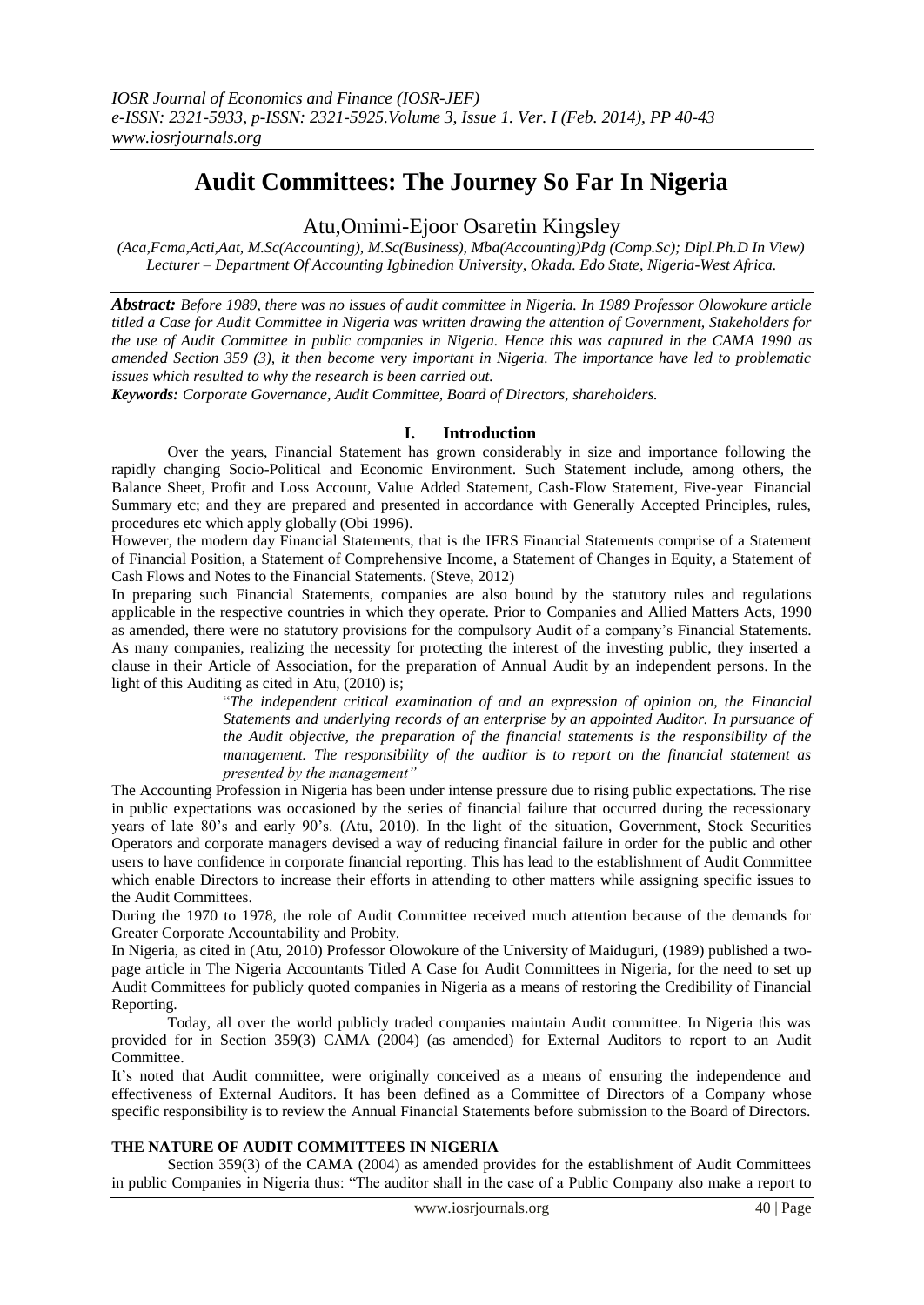an Audit Committee which shall be established by the Public Company."This provision was further fortified by Section 359(4) which provides that the membership of the committee shall be composed of equal number of directors and shareholders' representatives so that the maximum number of members of the committee shall not exceed six. The provision on the establishment of Audit Committees in Public Companies in Nigeria was further boosted in 2003 by the Code of Best Practices of Corporate Governance in Nigeria, issued by the Securities and Exchange Commission, which was applicable to all public companies in Nigeria. According to (Nat, 2013) the 2003 SEC Code enjoined companies to have Audit Committees and further indicated directors' representatives in the Audit Committee. The 2003 SEC Code has now been replaced by the Code of Corporate Governance in Nigeria 2011 issued by the Securities and Exchange Commission and which became effective on 1st April 2011. Perhaps, taking a clue from the provisions of the 2003 SEC Code, the Code of Corporate Governance for Banks in Nigeria Post-Consolidation, issued by the Central Bank of Nigeria and mandatory for all banks operating in Nigeria also made provision for the establishment of audit committees in all banks operating in Nigeria. Furthermore, the Code of Corporate Governance for Insurance Companies in Nigeria issued by the regulator of the Insurance Industry in Nigeria, National Insurance Commission (NAICOM), similarly provided for the establishment of Audit Committees in Insurance and Re-insurance companies operating in Nigeria. However, in the Code of Corporate Governance for Licensed Pension Operators issued by the National Pension Commission (PENCOM), the Audit Committee only received a mere mention in two provisions; the first provision, recognizes the Audit Committee as one of the Committees the Board of Directors of a relevant company can establish to facilitate its work and the second provision stipulates that the Corporate Governance report to be prepared by a relevant company for submission to PENCOM should contain the composition of the Audit Committee of the company and the details of the Committee's activities. (Nat, 2013)

### **FUNCTIONS OF AUDIT COMMITTEES.**

The Statutory functions of Audit Committees are as stipulated in Section 359(6) of the CAMA (2004) as amended provides as follows:

"Subject to such other additional functions and powers that the company's articles of association may stipulate, the objectives and functions of the audit committee shall be to:

- Ascertain whether the accounting and reporting policies of the company are in accordance with legal requirements and agreed ethical practices;
- Review the scope and planning of audit requirements.
- Review the findings on management matters in conjunction with the external auditor and departmental responses thereon;
- Keep under review the effectiveness of the company's system of accounting and internal control;
- Make recommendations to the Board in regard to the appointment, removal and remuneration of the external auditors of the company; and
- Authorize the internal auditor to carry out investigations into any activities of the company which may be of interest or concern to the committee." Others are, According to (Atu, 2010):
- Review, releases, other information of news media, general public, and stockholders with respect to the Financial condition of a Company and approve or disapprove such dissemination;
- Approve or disapprove any change of Company Independent directors
- Review the result of the Independent Auditor examination of the Financial Statements;
- Review all transactions by the directors in the shares of the company and all transactions with related parties;
- Review directors' remuneration and pension arrangement.

The CAMA 2004 as amended in Section 359(4) also authorizes the Audit Committee to "examine the auditors' report and make recommendations thereon to the Annual General Meeting as it may think fit."

According to (Nat, 2013) the above Statutory Provisions are complemented by the provisions in some Corporate Governance Codes. Admittedly, some of the functions of the audit committee stated in the corporate governance codes are a recast of extant statutory provisions. Generally, the functions of the audit committee as stipulated in corporate governance codes for banks include assisting in the oversight of the integrity of the company's financial statements, review the terms of engagement and recommend the appointment or re‐appointment and compensation of external auditors to the Board and the shareholders, risk assessment and management, ensure the development of a comprehensive internal control framework for the company, review and ensure that adequate whistle-blowing procedures are in place, and monitoring of corrections by which enjoins the Board or Board Risk Management Committee to establish policies on risk oversight and management which requires the Internal Auditor to report directly to the chairman of the Audit Committee but forward a copy of the report to the MD/CEO of the Bank which merely compels Banks to have a whistle-blowing procedure in place.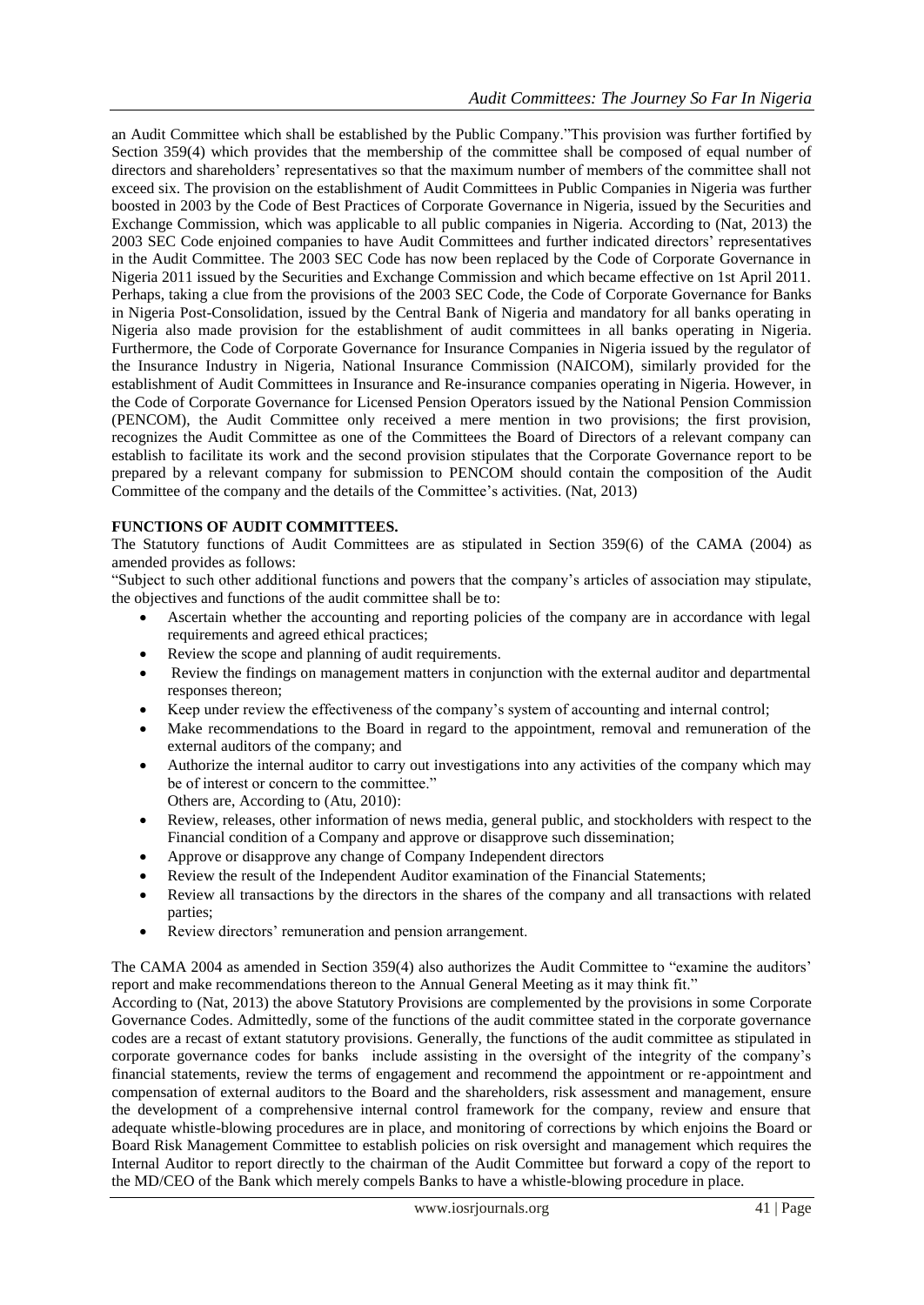### **LIMITATIONS IN AUDIT COMMITTEES**

The problems of the concept of Audit Committee in Nigeria Public Companies as cited in Atu, (2010) are stated below:

- The Committee lack management support.
- It was establish just to satisfy the letters of the Companies Decree;
- Lack of motivation, CAMA 2004 as amended provides that a member of the Audit committee shall not be entitled to remuneration and shall be subject to re-election;
- Audit Committee is a talking workshop of Directors;
- Causes conflict between External Auditors and the Management;
- The Members lack Accounting and Financial Reporting knowledge.
- The composition as stated in Companies and Allied Matters Act 2004 as amended Sections 359 (4), provides, that the composition shall consist of an equal member of Director and Representative of the Shareholders of the Company. This can easily lead to lobby of either side voting for the other for a decision to be reached;
- Lack of effective meeting of the members.
- The meetings of the Audit Committees in most companies are rather routine and not sufficiently scrutinizing. This conclusion is underscored by the fact that the reports issued by some audit committees over the years have consistently remained exactly the same, year on year.

Others are:

- Issues of multiple Directorships (Atu, 2013).
- The CAMA 2004 as amended which is the Act regulatory business operations in Nigeria did not specify the problem of financially literacy for members of audit committee.
- Management not having the trust to disclose crucial corporate matters in meetings where Audit Committee members are present.
- Establishment of parallel Audit Committee to undertake the functions of audit committee to consider matters too crucial and sensitive to be exposed to shareholders representative.
- Absence of statutory provision concerning Professional Qualification for members of Audit committee
- Companies treating audit committee with trivial trust, reduced responsibilities and reluctant respect.
- Lack of adequate time for Audit Committee members discharge their responsibilities

### **II. Conclusion/Recommendations**

After 20 years of the existence of audit committees in corporate administrative structure in Nigeria, it is arguable whether audit committees have merited good cheers for any meaningful contributions to their respective organizations. It is doubtful if it can be asserted with confident assurance that the impact of audit committees has been huge, positive and commendable. In terms of corporate administration, audit committees have carried themselves like an unnecessary burden imposed on companies. Certainly, the management of most companies do not trust the audit committees enough to disclose crucial corporate matters at their meetings. Thus, Nat (2013) noted that companies have continued to tag along with audit committee simply because they are a creation of law, not necessary because they are seen to be value adding or helpful in the management of the companies. The principal factor responsible for this negative state of affairs concerning audit committees is the composition of the committees. Another negative aspect of the membership of audit committee relates to the absence of statutory provisions concerning the professional qualification for members of Audit Committees. Some of the Corporate Governance Codes have tried to fill this lacuna in the CAMA (2004) by providing that members should have basic financial literacy with at least one member being a financial expert, and empowering Audit Committees to seek outside Professional assistance if they require same in the course of their assignment, This was however not reflected in CAMA 2004 as amended. Furthermore, Audit Committee lack adequate time, in the discharge of their responsibilities. If Audit Committees are to truly and fully carry out their functions as stipulated in the CAMA (2004) and Several Corporate Governance Codes, it will make members of Audit Committee to be very busy. But poor membership and cringing tendencies have made members of audit committees not to be alive to their responsibilities. Consequently, over two decades after the establishment of audit committees in Nigerian public companies, the only real beneficiaries are those shareholders who have had the opportunity to be members of the Audit Committees composition as that has granted them the privilege of one-on-one rapport with the management of their companies. There is, therefore, an urgent need to rethink the structure of audit committees in Nigeria if the committees are to deliver the essential corporate governance benefits that necessitated their introduction into the corporate administrative structure of public companies. Needless to say that the regulators, especially the Securities and Exchange Commission, have enormous responsibility to ensure the realization of this fundamental paradigm shift